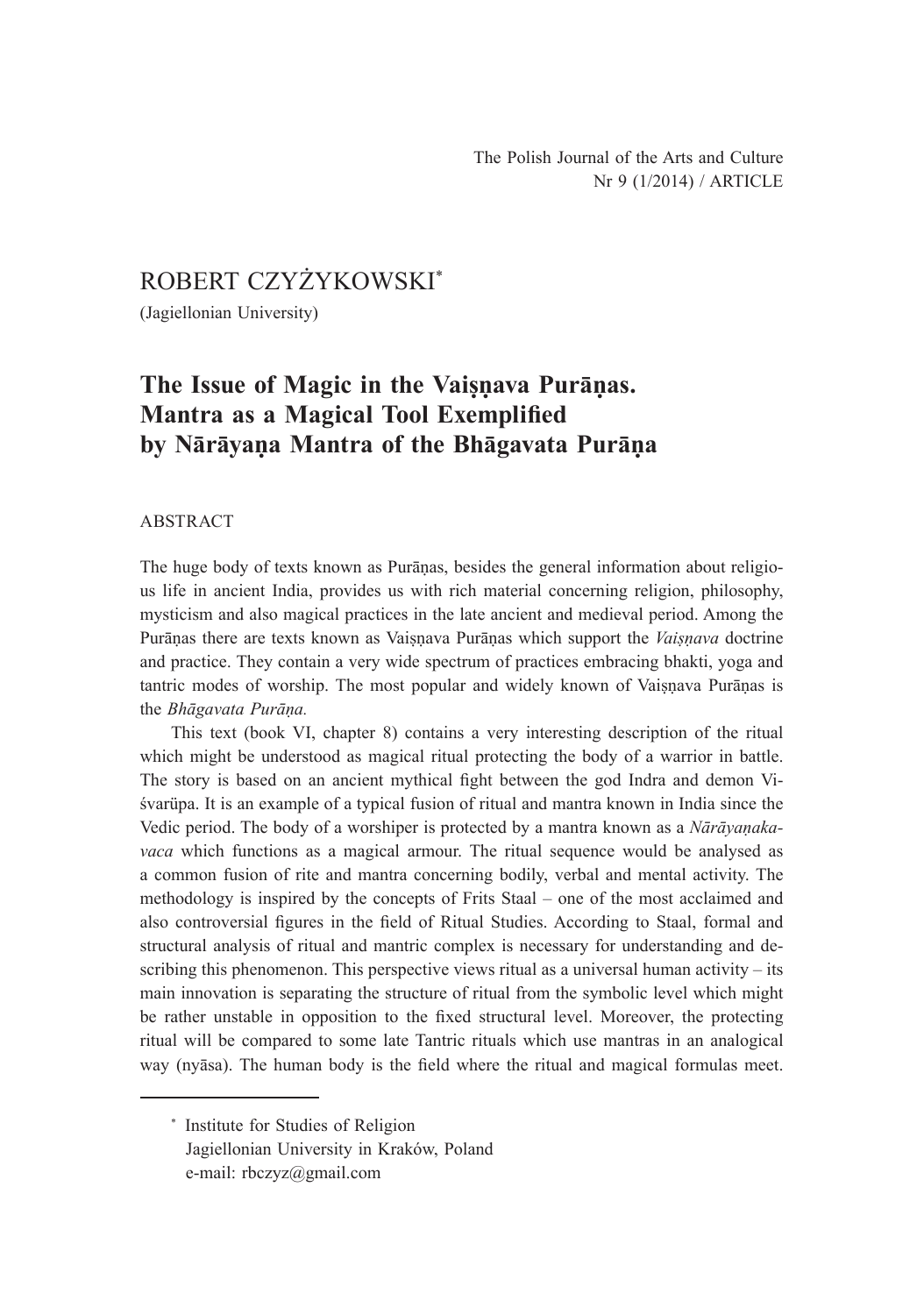KEY WORDS

magic, mantra, Purāṇas, Vaishnava, ritual

In my paper I would like throw some light on the issue of the particular magico-religious ritual described in one of the most prominent Purāṇas – the *Bhāgavata-purāṇa* (BhP) which is the famous Vaiṣṇava Purāṇa.<sup>1</sup> The Purāṇas are the huge body of texts which were composed in late ancient times until the medieval period. The increase in devotional traditions (bhakti) in the Gupta period (III‒V CE) is reflected in the development of literature encompassing the elements of the bhakti cult and remaining religions of Indian subcontinent. Whole first millennium of Common Era is signed with the eruption of Puranic literature.<sup>2</sup> The Purāṇas are a very interesting and informative sort of literature because they reflect the rich landscape of religious groups in the developing and in the mature Hinduism phase. The Purāṇas contain the elements of many different traditions including bhakti, yoga, saṃkhya, tantra and also some general Indian cosmological concepts (hence: popular "Puranic cosmology"). In traditional classification, the whole body of Puranic texts might be divided into Vaiṣṇava, Śaiva and Śākta Purāṇas which corresponds loosely to the three dominant religions of Hinduism. In many cases, the authors of Purāṇas try to synthesise the various streams of religious and philosophical thought – and this is the case of the BhP. The surprising theme of this text is the fusion of the theistic bhakti and Advaita tradition (some scholars have created the term "nondual theism"<sup>3</sup>) and also ritualistic traditions: the old Vedic and Tantric tradition. Within this illustrative approach, research on the particular aspects of material contained in the BhP might be fruitful. Therefore as I believe, because of its wide scope, the situation depicted in the Purāṇas is closer to the living traditions of medieval India than a postulated picture of some normative or ritualistic texts. In this way they probably reflect the more or less real landscape of the late ancient and medieval period. A similar synthesis (or co-ocurrence) of religious and magical elements can be traced also in other literature from this period (for instance in Hindu and Buddhist Tantric works like *Kaulajñānirṇāya* or

<sup>&</sup>lt;sup>1</sup> *[The] Bhāgavata Purāṇa*, transl. and introduction G. V. Tagare, Delhi 1997 [BhP], *[Śrīmad] Bhāgavata Mahāpurāṇa*, transl. C. L. Goswami, Gorakhpur 2001.

<sup>2</sup> See L. Rocher, *The Purāṇas*, Wiesbaden 1986.

<sup>3</sup> D. P. Sheridan, *Advaitic Theism of the Bhagawata Purāṇa*, New Delhi 1986.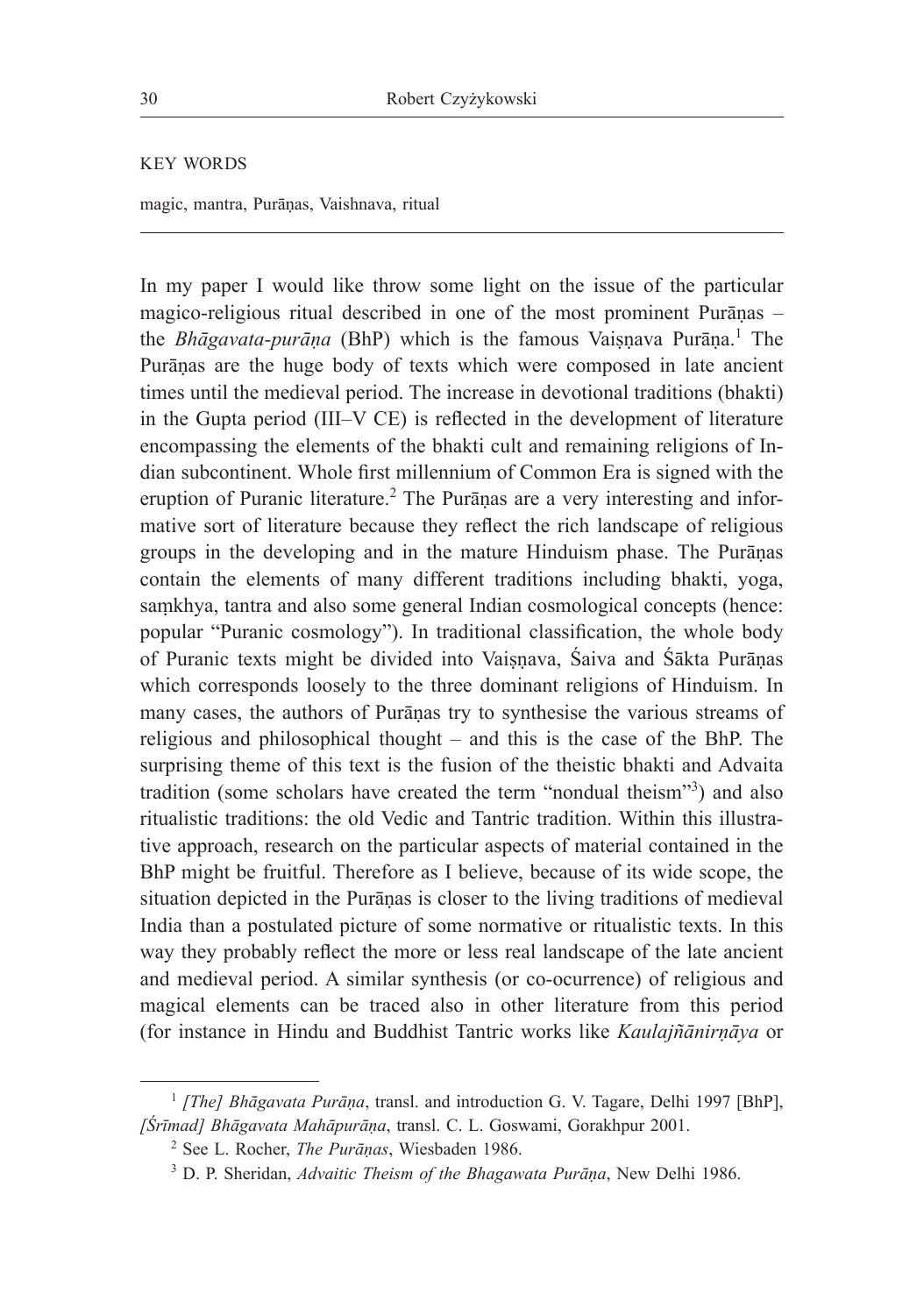*Hevajratantra*, for instance).<sup>4</sup> Obviously the material in the Purāṇas has to be approached critically, especially in recognising its value as a historical source, in which case the material is generally regarded as doubtful.<sup>5</sup>

BhP is traditionally recognised as one of the eighteen of the mahāpurāṇas or Great Purāṇas. Undoubtedly BhP is the most famous and influential Purāṇa both for ancient and contemporary Indians. This position is confirmed by contemporary research. According to the Indian scholar, Vopadeva (XIII CE), BhP fulfilled the role of Veda, Purāṇa and poetry (kāvya), acting as master, friend and beloved respectively. In this way, BhP creates a synthesis of all these scriptures and leads a human being towards perfection.<sup>6</sup> Doctrinally, BhP belongs to the theistic bhakti tradition. The text's date of composition is a matter of discussion, but there is a scholarly consensus that places this text somewhere between the VIII and X century AD. BhP was composed the most probably in South India given that the concept of the emotional bhakti and remarks about Tamil saints and mystic Alvars point to this area.<sup>7</sup> BhP is permeated with the concept of bhakti directed at the god Vishnu, especially in form of Krsna.

The main plot of the text are the mythical acts (līlā) of Visnu, its avatāras, but special importance is placed on the prominent god Krsna. These mythical stories and also some ancient Vedic myths form the basis of Vaisnava theology which tries to fuse the religion of the ancient Bhāgavatas, the South Indian emotional Kṛṣṇa-bhakti with the upaniṣadic path of jñāna, the cosmology of the Pañcarātra school, yogic techniques and sankhya philosophy (in some aspects different from the classical saṃkhya system). G. V. Tagare notes that BhP explicitly includes elements of the early Vaiṣṇava sects: Bhāgavatas and Pañcaratras with the dominance of the former.<sup>8</sup> Similarly to the case of sankhya, the jñāna and yoga proposed by BhP are surrendered to the highest goal of the text which is establishing the supremacy of the bhakti-mārga and

<sup>&</sup>lt;sup>4</sup> *Kaulajñānanirnaya and some minor texts of the school of Matsyendrānātha, (Textsfrom Nepal 1)*, ed. P. C. Bagchi, Calcutta 1934; *Kaulajñāna-nirṇāya of the School of Matsyendranatha*, introduction P. C. Bagchi, trans. into English M. Magee, Varanasi 1986; D. L. Snellgrove, *The Hevajra Tantra: A Critical Study.* (London Oriental Series, Vol. 6) London 1959; *Hevajra tantra. The Concealed Essence of the Hevajra Tantra with the Commentary Yogaratnamālā*, trans. G. W. Farrow, I. Menon, New Delhi 2001.

<sup>5</sup> L. Rocher, op. cit.

<sup>6</sup> G. V. Tagare, introduction [in:] BhP, op. cit.

<sup>7</sup> F. Hardy, *Viraha-Bhakti: The Early History of Krsna Devotion in South India (Oxford University South Asian Studies Series)*, Delhi 2001.

<sup>&</sup>lt;sup>8</sup> G. V. Tagare, op. cit., s. xli-xlv.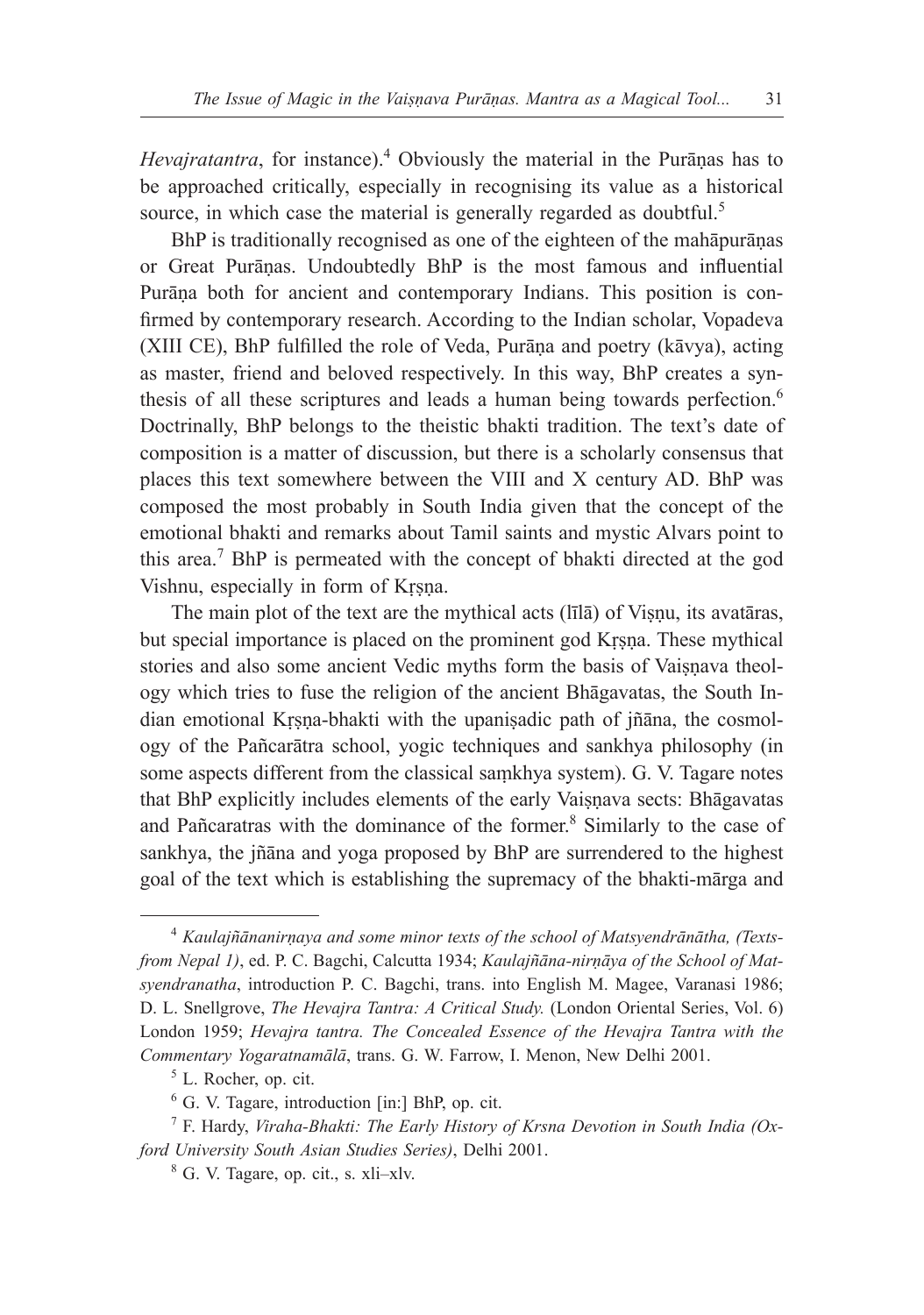Vaisnava religion in the Krsnaite mode. The one and the supreme being is Bhagavan Hari (Hari, Krsna or Visnu-Nārāyana) – nothing which exists is different from him and everything derives its existence from him. Apart of this and other theological concepts, BhP contains some examples of ritualistic and magical material which is usually a synthesis of Vedic and Tantric elements.<sup>9</sup> One such ritual will be the subject of the following brief analysis.

Here I wish to render a small fragment of the BhP. Similarly to other Purāṇas, BhP contains many different concepts and modes of worship also in a magical fashion. First of all, it is very difficult to differentiate magical and religious elements in such texts. Moreover, the differentiation between religion and magic is generally a very problematic task and the following text is a confirmation of this assumption. My goal is to depict such a fusion of magic and theistic elements in one particular ritual. This ritual, focused on Nārāyaṇa mantras, has a protective function and its components partially belong to the archaic magical traditions where particular parts of the body are inhabited by a deity. Partially it has characteristic of a devotional hymn (bhakti) in the sense that it calls the worshipper to the deity for protection. But in the core this ritual has a magical, Tantric character and its goal is to ensure the worshipper the magical armour built with mystical incantations, a motif quite popular in later Tantric texts. As the texts relates, this sonic armour served the leader of devas, Indra to conquer his enemies, but it may be used by anyone in the case of danger.

The methodology proposed here combines the hermeneutical approach with some elements of Ritual Studies. Primarily, I would like to see this ritual in the hermeneutical manner, correlate the sonic elements with the somatic actions, and finally move to some conclusions based on the concepts of Frits Staal. The whole passage concerning Nārāyaṇa armour will be described with special attention to the correlation of particular mystic formulas (mantras) and bodily gestures. The following brief analysis is aimed at outlining the general structure of the ritual.

The plot of the story which serves as a point of departure for describing the Nārāyaṇa protective ritual is the ancient Vedic myth about Indra and Viśvarupa. The Thousand-eyed (sahasrākṣa) Indra, who offended the priest of the devas Brhaspati, is forced to find another priest. Without a proper priest and therefore devoid of power, devas are in real danger of being conquered by the asuras,

<sup>9</sup> Which may be complementary to each other – both Vedic and Tantric ritual contain manual activities and mantras as well. Purāṇas join these two modes of ritualism, see BhP, XII. 11, passim.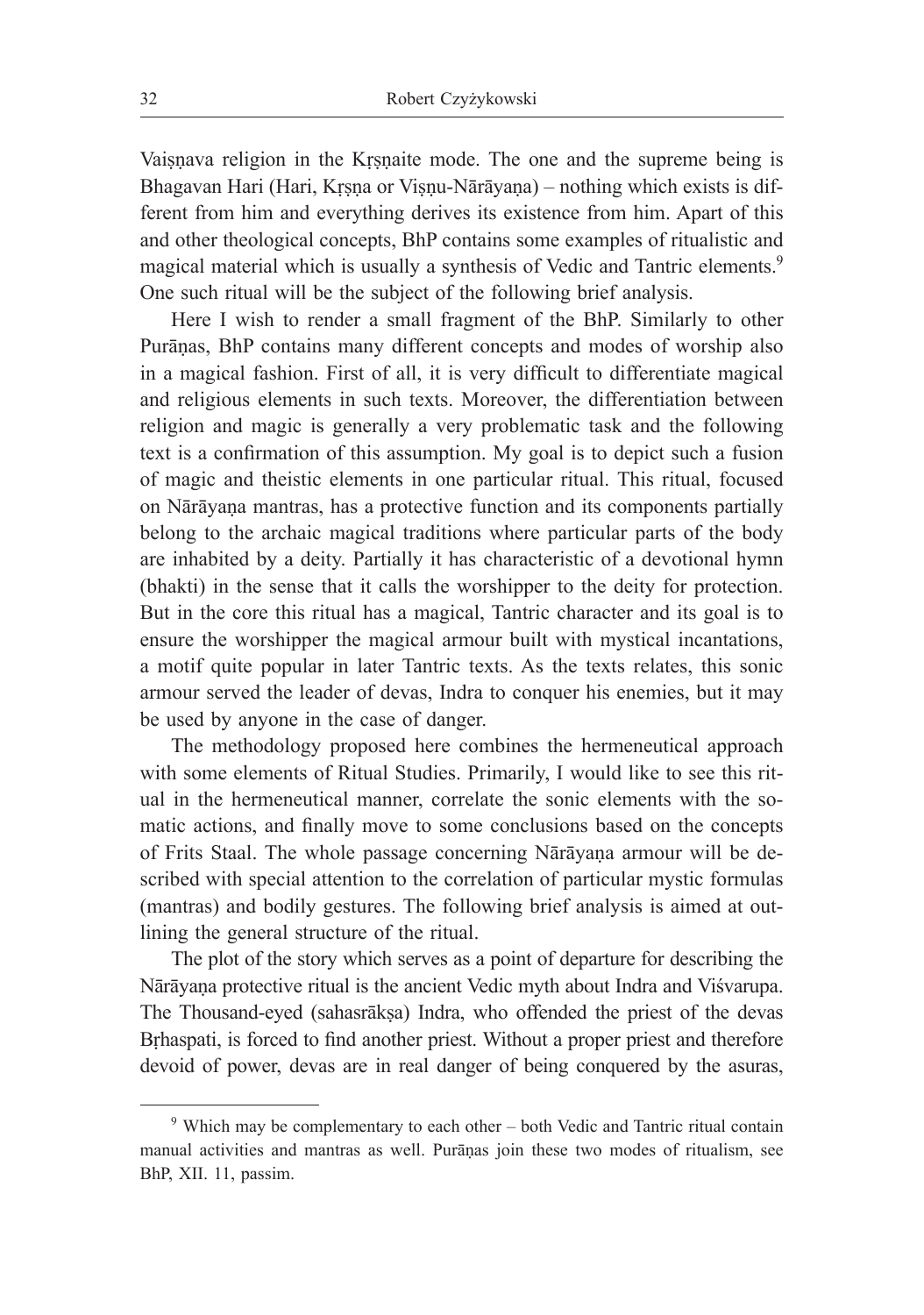their main enemies, which in the Purāṇas have a demonic character. The lack of a priest causes a real problem for the devas: nobody can perform the soma ritual for the sake of the gods. Therefore, one of the asuras, Viśvarūpa, becomes the purohita (the home priest) of the devas and teaches Indra the ritual of the Nārāyaṇa mantra which is for the purpose of creating magical body armour. The text is part of the sixths Skandha of the BhP and embraces the whole eight chapter (adhyāya). The preliminary part includes the purification of the body with water – ablution. In the case of fear or danger, the worshipper should use the *Nārāyaṇa varma* – which has a double meaning – body armour or mystical sound or incantation (*varma nārāyṇātmakam*). The quotations below contain just a few ślokas from the eighth adhyaya, crucial for the described ritual.

 $Text:10$ 

BhP VI.8.5-12

śrī-viśvarūpa uvācadhautānghri-pānir ācamya sapavitra udan-mukhah | krta-svänga-kara-nyäso manträbhyäm väg-yataḥ śuciḥ ||

Śri Viśvarupa said:

4. Purified one who keeps the silence, washed his hands and feet, wearing the kuśa grass on his fingers [sapavitra], facing the north, make the ritual of applying [nyāsa] both the mantra on the parts of his body.

#### || VI.8.5 ||

nārāyaṇa-paraṁ varma sannahyed bhaya āgate | pādayor jānunor ūrvor udare hrdy athorasi ||

## || 6.8.6 ||

mukhe śirasy ānupūrvyād omkārādīni vinyaset | om namo nārāyaņāyeti viparyayam athāpi vā ||

 $10$  The text is based on quotation from BhP with the commentary of Sridhara Svamin, *Bhagavata-bhavartha-dipika*, ed. Ramateja Pandeya, Benares 1996, transliteration J. Brzeziński: www.gaudiyagranthamandira.com. Translation is based on the C. L. Goswami edition of the BhP (Gita Press *[Śrīmad] Bhāgavata Mahāpurāṇa*, transl. C. L. Goswami, Gorakhpur 2001) with some my own changes and modifications.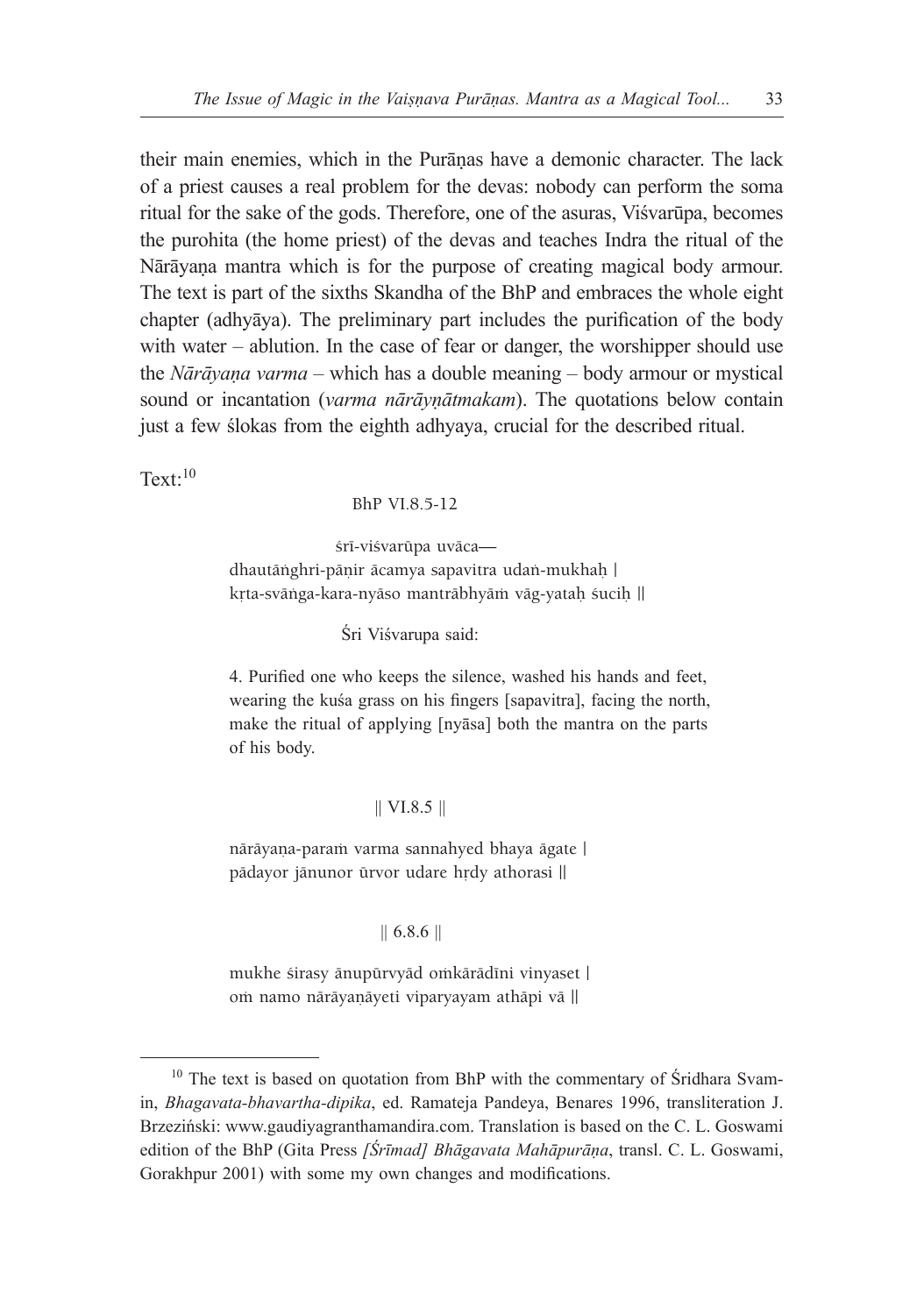5‒6. When the fear has come, he should put the body armour of the Supreme Nārāyaṇa. starting from omkara one after another on the legs, knees, thighs, belly, hare, chest, face and head Om namo Nārāyaṇāya in the described way and in reversed order.

Mantra: *oṃ namo nārāyaṇāya* 

– the worshipper put one after another the syllable of the mantra on: legs, knees, thighs, belly, heart, chest, face and head – and in opposite direction

the commentary of Śridhara Svamin: text describe eight and twelve syllable mantras.

# || 6.8.7 ||

kara-nyāsam tatah kuryād dvādaśākṣara-vidyayā | pranavādi-ya-kārāntam anguly-angustha-parvasu ||

*7. Thereafter one should assign the syllables of the mantra to the fingers with twelve syllables mantra starting with omkāra, and finishing on the "ya" syllable to the joints of the thumbs.* 

The text describes the so called Kara-nyāsa, the order of "putting" the sounds on the particular places of the body:

mantra: *oṃ namo bhāgavate vāsudevāya*:

- the index fingers from the tips of the fingers through the joints
- the next four syllables on the joints of the thumbs

The next worshipper should continue the nyāsa ritual using another Vaiṣṇava mantra – *oṃ viṣṇave namaḥ*:

#### || 6.8.8 ||

nyased hrdaya omkāram vi-kāram anu mūrdhani | șa-kāram tu bhruvor madhye na-kāram śikhayā nyaset ||

## || 6.8.9 ||

ve-kāram netrayor yuñjyān na-kāram sarva-sandhisu | ma-käram astram uddiçya mantra-mürtir bhaved budhaù ||

*8‒9. Then he should place the syllable Om in his heart, the syllable "vi" on the top of his head, "ṣa" between the brows, "ṇa" on the*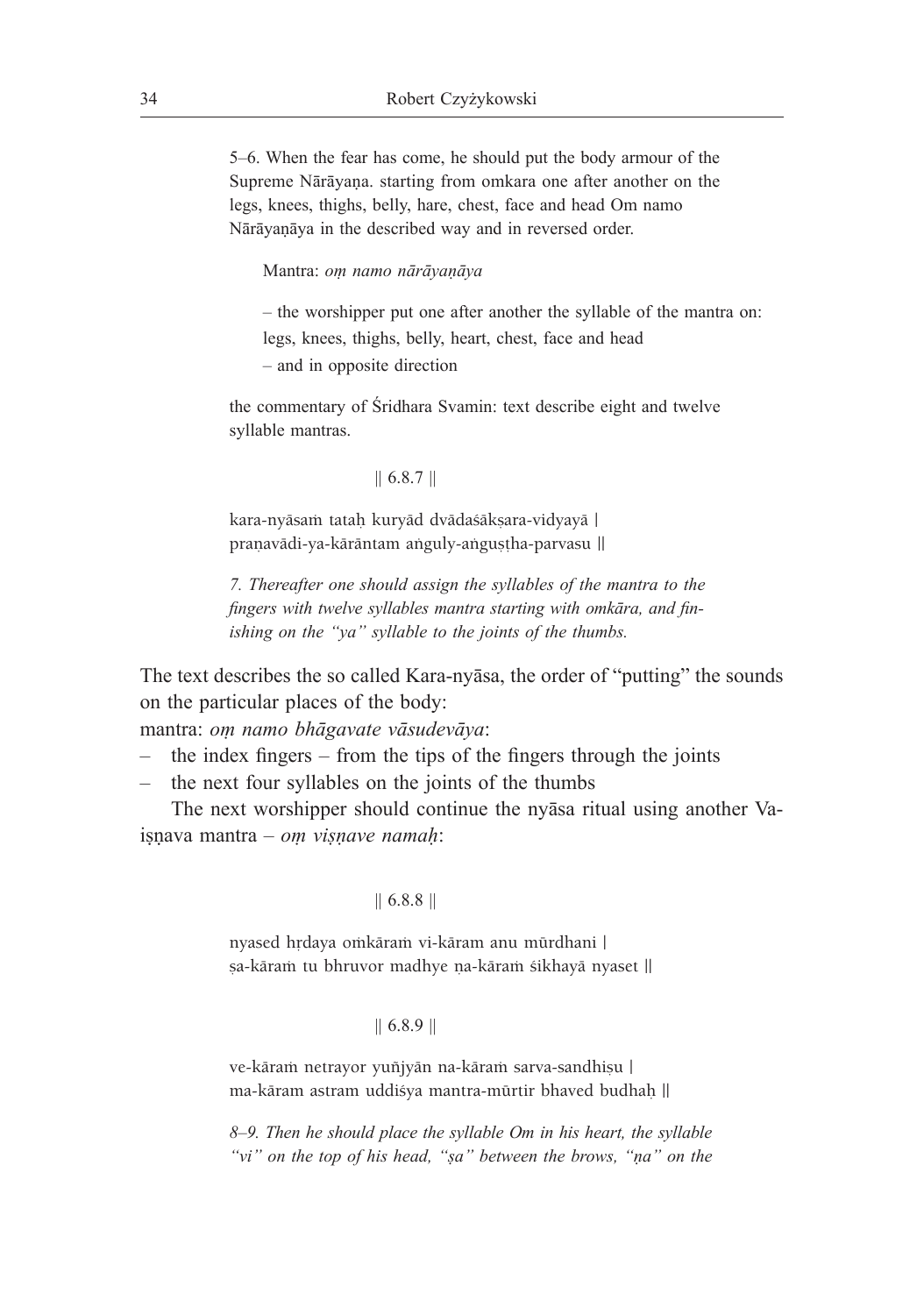*place of the sikha. The syllable "ve" on the eyes, the syllable "na" on all the joints, meditate on the "ma" syllable as a weapon, the wise one takes the mantric body.*

Mantra ‒ *oṃ viṣṇave namaḥ*:

– *oṃ* **–** in the heart (in wide sense)

– vi **–** the top of the head

 $-$  sa – in the middle of the eyebrows

 $-$  na  $-$  in the sikha (the tuff of the hair on the top of the head)

 $-$  ve  $-$  on the eyes

– na – with all the joints of the body

– ma – used as the weapon

## || 6.8.10 ||

savisargam phad-antam tat sarva-dikṣu vinirdiśet | om visnave nama iti ||

Mantra: mah astrāya phat

*10. The putting of the visarga finishing with "phat", he should assign the oṃ viṣṇave namaḥ to all directions.* 

#### || 6.8.11 ||

ätmänam paramam dhyäyed dhyeyam sat-śaktibhir yutam | vidyā-tejas-tapo-mūrtim imam mantram udāharet ||

*11. Meditating about himself as the Supreme possessing of six śaktis [starting with knowledge and so on…] one should repeat the mantra.*

#### || 6.8.12 ||

om harir vidadhyän mama sarva-rakṣām...

*12. Oṃ may Hari protect me on all sides and from…* [here follows the hymn to Nārāyaṇa]

Analysis: In the material presented above, the ritualistic goal is not purely soteriological and some elements have characteristics which are more magical than theistic. The key concept is that mantras are sonic manifestations of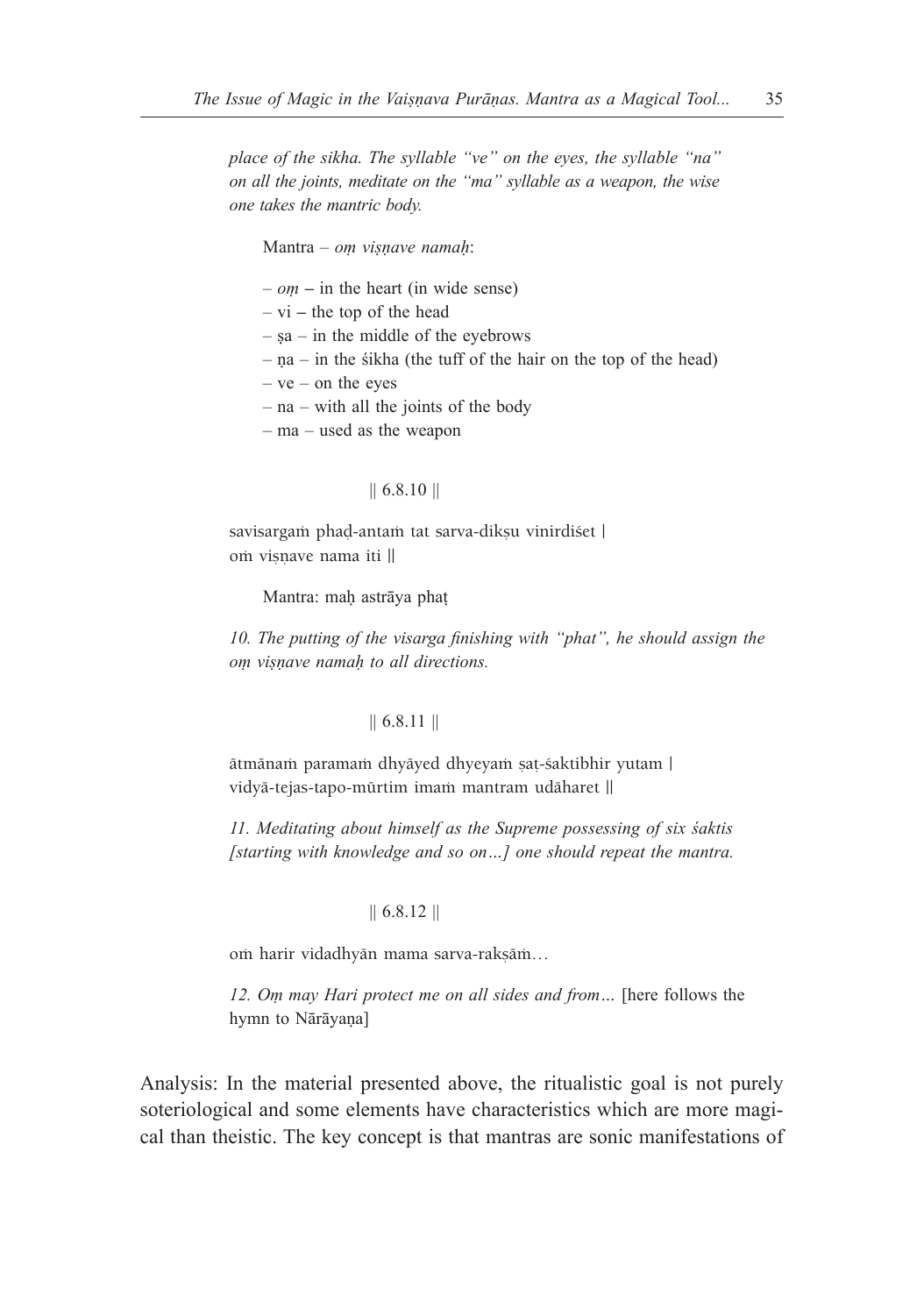a deity.<sup>11</sup> This is a typical Tantric motif and common in contemporary Tantric literature.<sup>12</sup> The depictions of the *nyāsa* ritual in BhP are relatively old. According to the fundamental Tantric ritual rule, it is necessary to become like a god to worship the god and obtain the full magical benefit of ritual through the divinising of one`s own body. This is expressed in the well known Tantric formula *yathā dehe tathā deve*, which probably has Vedic origin.<sup>13</sup>

We are dealing here with the concept of the sonic manifestation of god. The main sequence is the correlation of the mystical sounds with particular places around the human body. The ritualist sits here facing the north which is not in agreement with Vedic ritualism, where generally the east is the auspicious direction. The north appears in Indian traditions as generally non- -Vedic, but in some medieval Vaiṣṇava circles and Yogic tradition, the north is considered to be a direction of immortality (but not bhakti). Moreover, using the seed sound mantra, or *bīja phat*, is very popular in Tantric groups whether Hindu or Buddhist.<sup>14</sup> The bijas *hum phat* appears in Tantric texts and also in magical texts where *phat bīja* is correlated with destructive magic (*abhicāra*). Additionally, it is worth adding that the mantras used here are probably chants in silence, in the mind: (*manas*) and such mode of worship is quite common in Tantric ritualism.

Analysing the present material ritual sequence we can divide it into three general parts: firstly – body purification. The next part has a Tantric, magical characteristic and relies on the application of the technique of creating the mantric or sonic body. The last part contains the devotional bhakti hymn and reflects the concept of Viṣṇu avatāras. The texts try to connect the old myth with the now growing and dominant Vaiṣṇnava concepts and Pañcaratra's god Nārāyaṇa. The soteriological goal of the bhakti tradition is here overlapped by the pragmatic achievement of the protection of the worshipper which is accomplished by building some specific immaterial body armour. The protection is achieved not just by the sacral power (by the god`s grace), but must be preceded by a strict ritual sequence. The ritual of Nārāyaṇa`s protective mantra is a fine example of a mutual osmosis of the various tra-

<sup>11</sup> See, A. Padoux, *Vāc: the concept of the Word in selected Hindu tantras*, trans. J. Gontier, SUNY Series in the Shaiva traditions of Kashmir, p. XV, Albany, N. Y. 1990.

<sup>12</sup> N. N. Bhattacarya, *History of the Tantric Religion*, Manohar, Delhi 1992, G. L. Beck, *Sonic Theology*. *Hinduism and Sacred Sound*, Delhi 1995.

<sup>13</sup> See for example: M. S. Bhat, *Vedic Tantrism: A Study of R̥gvidhāna of Śaunaka with Text and Translation*, Delhi 1998, p. 194.

<sup>14</sup> G. Bühnemann, *Six Rites of Magic*, in *Tantra in Practice*, ed. D. G. White, Princeton 2000, p. 452.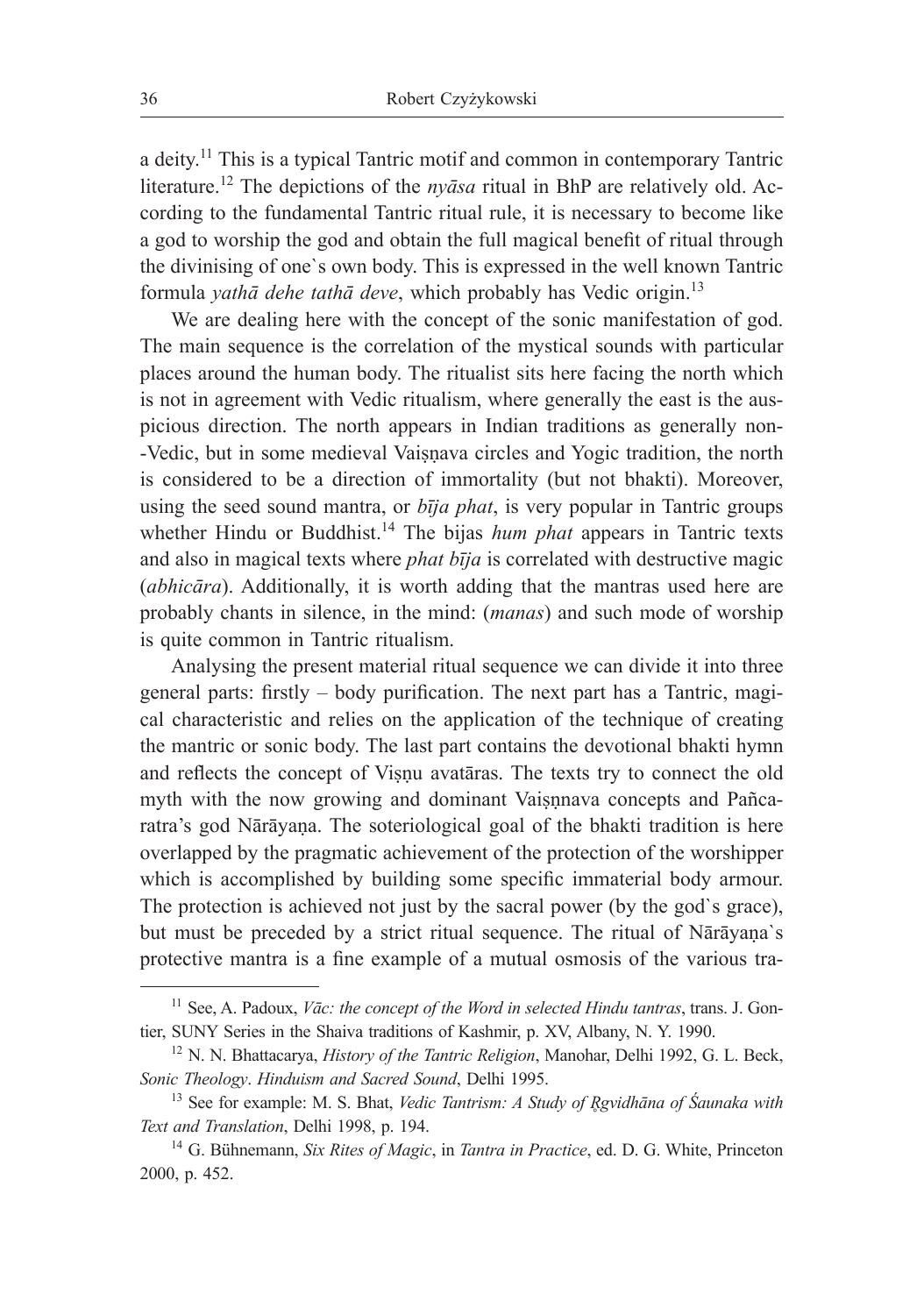ditions – we have here ancient myth (though transformed in comparison to the older versions), magical protective ritual and finally a component of the theistic, devotional tradition or bhakti. Perhaps in the beginning this protective ritual did not have a Vaiṣṇava character yet gained this feature in the course of its development.

Late Fritz Staal, one of the most prominent scholars in the field of Ritual Studies proposed a formal analysis of the ritual and mantras. He suggested that such a study is a necessary step in explaining this primordial field of human activity. His contribution might be used to deal with different kinds of ritual, also magical. His main thesis was that ritual and the mantras associated with it are meaningless and basically they do not refer to any other realities external to them.<sup>15</sup> So studies on the meaning and symbolism are just the surface of the research and cannot fully explain what the ritual really is. Staal`s general assumption is that the ritual sequence and structure of the incantations (mantras) are a stable element but their meaning is flexible. What is important is the syntax rather than the semantics. The ritual must be studied by using linguistic, structural methods.<sup>16</sup> In this manner we can look at the ritual presented here as a expression of a continued tradition and conservative ritual structure which might be used in other traditions in a similar way but with a different meaning. This assumption seems to be confirmed while confronted with different traditions – the nyāsa ritual and use of mantras in a similar manner is widely practiced in almost all Hindu and Buddhist Tantric traditions. Such a ritual sequence is homogenous but the meaning and symbols attached to them are flexible and prone to change.

Following Staal we can formulate the following theoretical remarks concerning the mantras.

- the sound of the mantras may not be changed;
- the order of elements within the mantras may not be changed (the special structure: the bija sound usually at the beginning but in Tantric mantras also at the end of incantation);
- mantras are not meaningful sentences they do not contain meaningful expressions, and they don't create language but they obviously follow grammatical rules (syntax dominates over semantics);

<sup>15</sup> F. Staal, with C. V. Somayajipad and Itti Ravi Nambudiri, *AGNI: The Vedic Ritual of the Fire Altar,* Vols. I‒II, Berkeley 1983; idem, *The Rules Without Meaning. Ritual, Mantras and the Human Sciences*, New York‒Bern‒Frankfurt am Main‒Paris 1989, Indian edition: *Ritual and Mantras. Rules without Meaning*, Delhi 1996.

<sup>16</sup> F. Staal, *The Rules Without Meaning…*, op. cit., p. 113.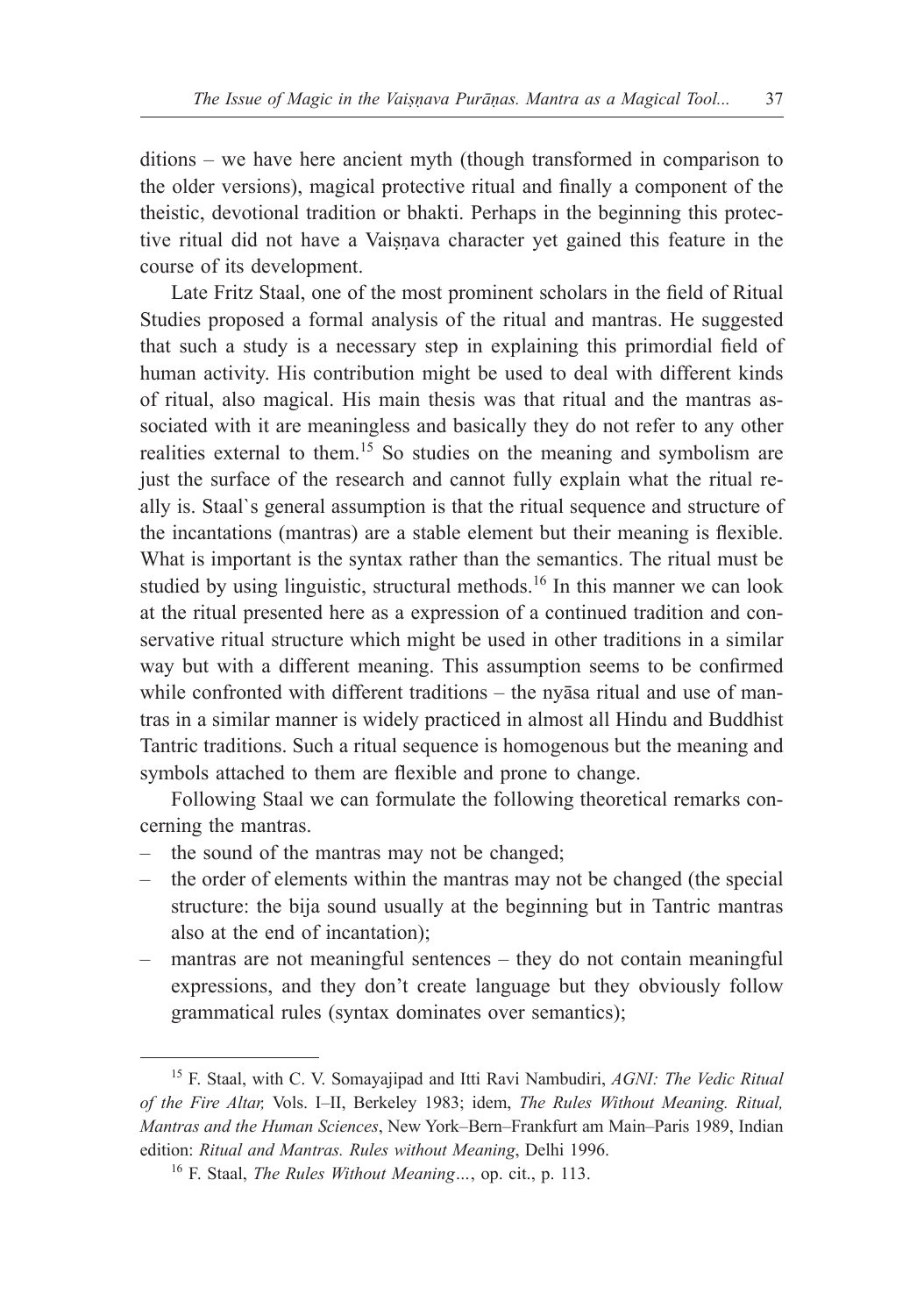– the circulation and transmission of the mantras is often without a tradition of explaining the meaning of these formulas.

This assumption leads us to the conclusion that mantras are not typical language expressions. It means that mantras are rather not means of communication, at least not the modes of communication of humans. These special incantations are supposed to achieve another goal completely. The expression which appears in the text *vāg-yatah* may not only mean the order to keep the silence but to suppress language (vāc) completely. It might be concluded that the chanting of the mantras is considered here not as a use of language and the author (or authors) of the presented fragments differentiate mantras primarily by using structural rather than semantic tools. We hear only about the number of syllables rather than about meaning of the particular mantra or to whom it is directed (eight syllable or twelve syllable). Again, the form of the mantra is more important than its meaning, which generally confirms Staal's theory, but obviously more detailed research is needed.<sup>17</sup>

In conclusion, we may also look at the more empirical aspect of the whole ritual  $-$  the psychosomatic effects of chanting the mantras. Mantras were traditionally recognised as transformative tools and we can assume that this has some empirical basis. Since Vedic times the effective use of mantras required breath control.<sup>18</sup> The mantra should be recited on one exhale and this means that in the case of long formulas and continuous repetition it was not an easy task. Chanting the mantras, combined with such techniques as visualisation, sensory deprivation and Yogic methods (widely used in Tantric Hinduism) may effectively lead to the so called Altered States of Consciousness (ASC). In this way, in Indian tradition mantras are part of the archaic somatocentric ritual techniques which were supposed to change the human condition primarily by transforming human cognitive qualities, to provoke various ecstatic, enstatic and generally unusual "states of consciousness." As such effective tools, mantras are a crucial and relatively stable part of the initiating ritual systems of both the Vedic and later Hindu and Buddhist Tantric traditions. Therefore, mantras, their source, structure, methods of chanting, effects on humans and cultural impact in

<sup>&</sup>lt;sup>17</sup> The Staal's theory is only one research proposition in analyzing the phenomena of mantras, for wider perspective, see *Understanding Mantras*, ed. H. P. Alper, New York 1989.

<sup>&</sup>lt;sup>18</sup> F. Staal, with C. V. Somayajipad and Itti Ravi Nambudiri, op. cit., Vol. I, p. 382-283.